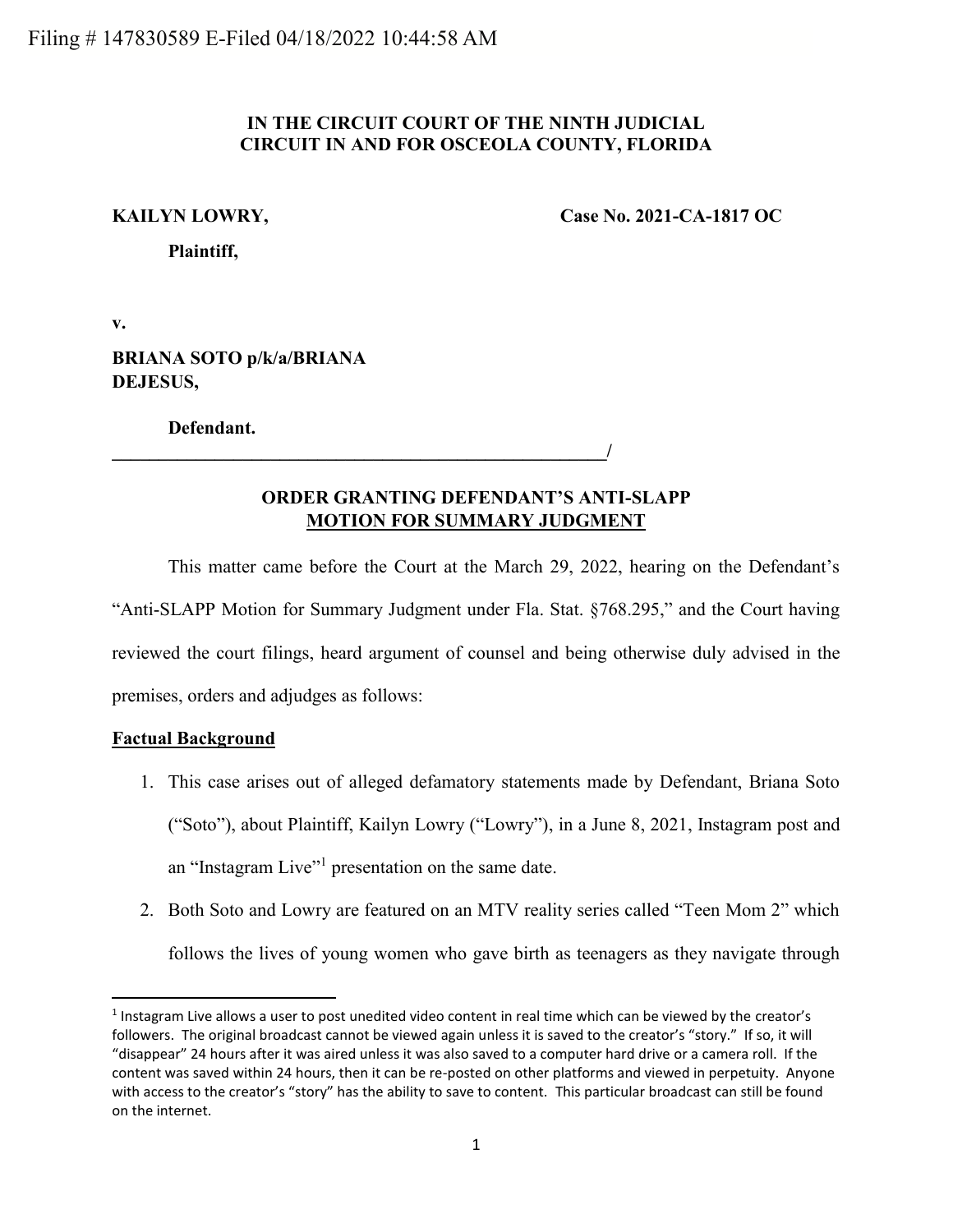the early years of motherhood. In addition to their notoriety from Teen Mom 2, both parties are actively involved with other media outlets. Both, for example, have extensive Instagram followers (with Lowry having over 4 million followers and Soto having more than 1 million). Lowry is also a New York Times best selling author and podcast host while Soto is a social media influencer.

- 3. The parties have been engaged in a feud since 2017 for various matters unrelated to the legal issues involved in this case and which will not be addressed here.
- 4. The relevant statements generally involve Soto commenting on why Lowry did not appear on an episode of Teen Mom 2. Lowry alleges Soto defamed her by claiming she (Lowry) broke into the home where the father of her children resided (Chris Lopez) and battered  $him<sup>2</sup>$ .
- 5. In response to Lowry's one count Complaint for defamation, Soto filed a motion for summary judgment which raises two theories for dismissal: a) failure to comply with the pre-suit notice requirements of Fla. Stat. §770.01; and b) violation of Florida's "Anti-SLAPP" statute, Fla. Stat. 768.295, which prohibits so-called "strategic lawsuits against public participation." Each theory will be discussed below.

### **Fla. Stat. §770.01**

 $\overline{\phantom{a}}$ 

6. Fla. Stat. §770.01provides as follows:

Before any civil action is brought for publication or broadcast, in a newspaper, periodical, or other medium, of a libel or slander, the plaintiff shall, at least 5 days before instituting such action, serve notice in writing on the defendant, specifying the article or broadcast and the statements therein which he or she alleges to be false or defamatory.

 $2$  Lowry was, in fact, arrested for an alleged physical altercation involving Mr. Lopez and the incident was widely reported in various newspapers and entertainment blogs although no charges were filed.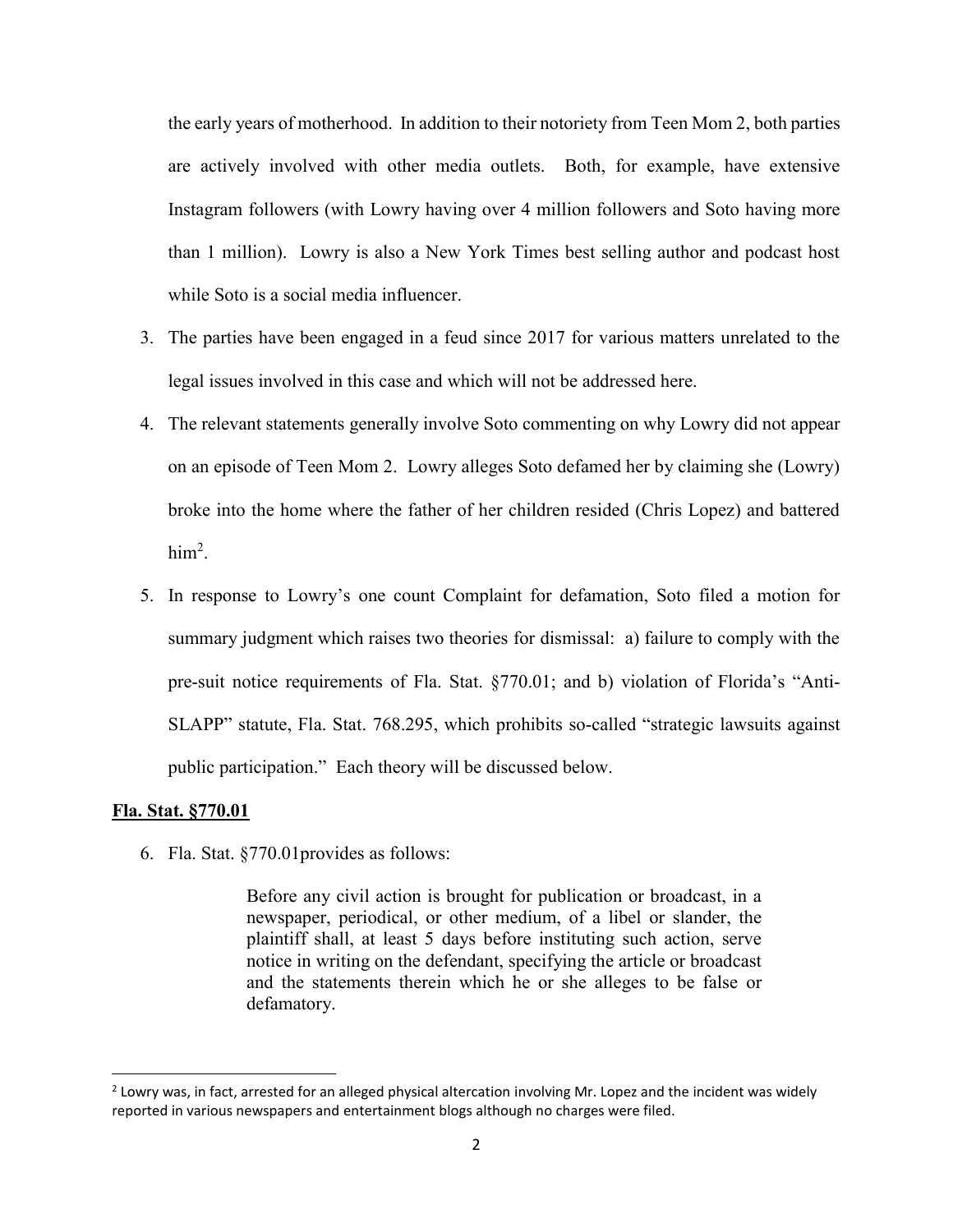- 7. It is undisputed that Lowry did not give Soto notice before filing her defamation case and the issue before the Court is was Lowry required to do so.
- 8. Analysis of the notice requirement focuses on the form of the alleged defamatory content (newspaper, periodical, or "other medium") and whether the defendant qualifies as a "media defendant" as opposed to "private party."
- 9. With respect to the form of the statements at issue, there is little doubt an Instagram Live broadcast could qualify as "other medium," and thus trigger the pre-suit notice obligation under 770.01. Courts have concluded a variety of internet-based communication qualifies as "other medium" that would require pre-suit notice. See, e.g., Comins v. Vanvoorhis, 135 So. 3d 545 (Fla. 5<sup>th</sup> DCA 2014), involving an internet blog; Alvi Armani Medical, Inc. v. Hennessey, 629 F. Supp. 2d. 1302 (S.D. Fla. 2008), involving an internet website; and Five for Entertainemtn, S.A. v. Rodriguez, 877 Fed. Supp. 2d. 1821 (S.D. Fla. 2012), where the court held any internet content could be considered "other medium" while focusing on whether the Defendant was a "media defendant."
- 10. Because Instagram Live can be considered "other medium" for purposes of pre-suit notice, the key issue here is whether Soto qualifies as a "media defendant" which would mandate pre-suit notice from Lowry before filing the defamation lawsuit.
- 11. When determining who or what constitutes a "media defendant" courts have focused on whether the defendant "engages in the traditional function of the news media, which is to initiate uninhibited, robust and wide-open debate on public issues." Mazur v. Ospina Baraya, 275 So. 3d 812, 817 (Fla. 2nd DCA 2019). Even though the "other medium" language in 770.01 can expand to cover new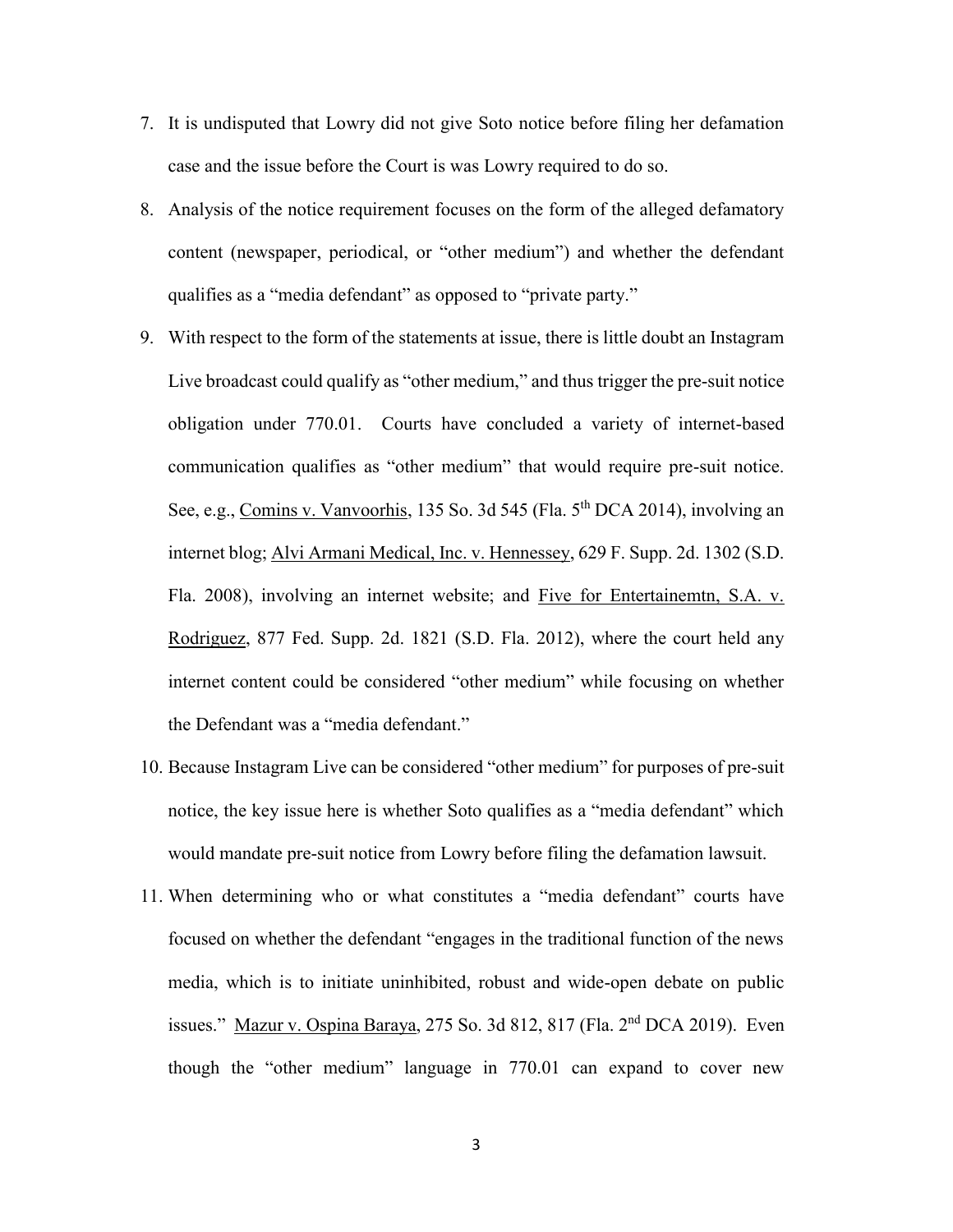information technologies (such as blogs and Instagram Live), the statute does not expand its reach beyond news media. See, e.g., Plant Food Sys., Inc. v. Irey, 165 So. 3d 859, 861 (Fla. 5<sup>th</sup> DCA 2015) (holding that "an internet publisher of various purportedly scientific, technical, and medical journals and information" was covered by section [770.01\)](https://1.next.westlaw.com/Link/Document/FullText?findType=L&pubNum=1000006&cite=FLSTS770.01&originatingDoc=If43365d0a8ef11e998e8870e22e55653&refType=LQ&originationContext=document&transitionType=DocumentItem&ppcid=3b953a3f422a46219bcf08df2da07f54&contextData=(sc.UserEnteredCitation)); [Comins,](https://1.next.westlaw.com/Link/Document/FullText?findType=Y&serNum=2033146547&pubNum=0003926&originatingDoc=If43365d0a8ef11e998e8870e22e55653&refType=RP&fi=co_pp_sp_3926_559&originationContext=document&transitionType=DocumentItem&ppcid=3b953a3f422a46219bcf08df2da07f54&contextData=(sc.UserEnteredCitation)#co_pp_sp_3926_559) 135 So. 3d at 559 (holding that a blog was covered by [section](https://1.next.westlaw.com/Link/Document/FullText?findType=L&pubNum=1000006&cite=FLSTS770.01&originatingDoc=If43365d0a8ef11e998e8870e22e55653&refType=LQ&originationContext=document&transitionType=DocumentItem&ppcid=3b953a3f422a46219bcf08df2da07f54&contextData=(sc.UserEnteredCitation)) 770.01 and noting that "many blogs and bloggers will fall within the broad reach of 'media' " because many blogs have "primarily an informational purpose" and "usually provide … for public impact or feedback").

12. Unlike the Defendant in Comins, however, who ran a blog in order to "publicly comment on issues of public concern," and was thus more akin to traditional news media, Soto's Instagram live posts relate only to her personal life and involvement with the Teen Mom 2 show. While Soto will comment on others involved in her life, and who may be affiliated with Teen Mom 2 (like the statements at issue here), the main focus of the broadcasts relate only to Soto, which does not qualify her as a "media defendant." Accordingly, the Court rules that pre-suit notice under 770.01 was not required under the facts presented here.

### **Anti-SLAPP - Fla. Stat. §768.295**

- 13. Generally, anti-SLAPP statutes are designed to protect rights of free speech and prevent people from using courts to intimidate people from exercising their right of free speech.
- 14. In Florida, §768.295 specifically protects "free speech in connection with public issues" which is defined, in part, as "any written or oral statement that is protected under applicable law and … is made or in connection with a play, movie, *television*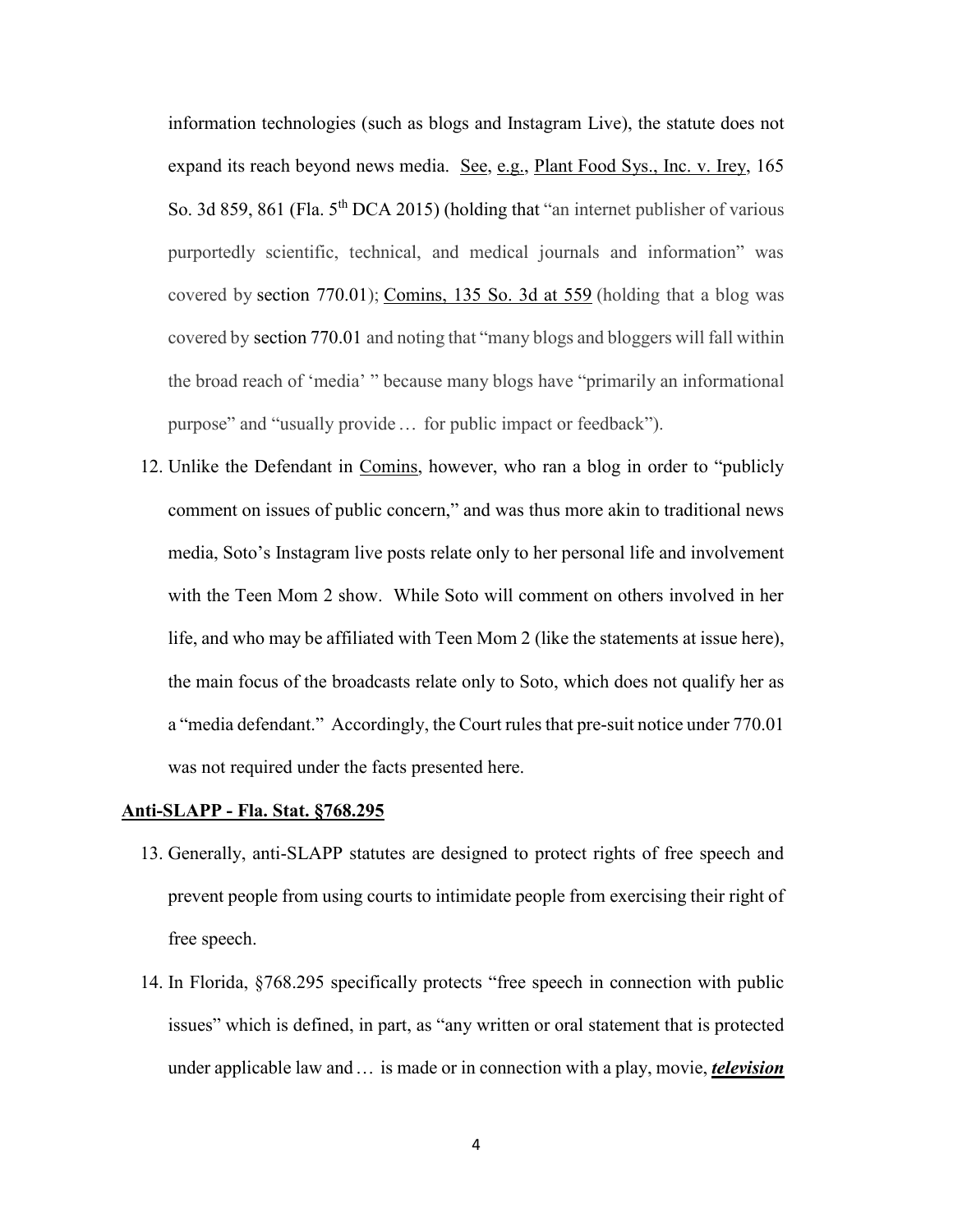*program*, radio broadcast, audiovisual work, book, magazine article, musical work, news report, or other similar work." (emphasis added). Because the statements at issue relate to the Teen Mom 2 television show, analysis under anti-SLAPP is appropriate.

- 15. When analyzing an anti-SLAPP motion, the initial burden is on the SLAPP defendant to set forth a prima facie case that the anti-SLAPP statute applies; upon doing so, the burden shifts to the claimant to demonstrate that the claims are not primarily based on First Amendment rights in connection with a public issue and not without merit. Baird v. Mason Classical [Academy,](https://1.next.westlaw.com/Link/Document/FullText?findType=Y&serNum=2053408105&pubNum=0003926&originatingDoc=NEF6F0F500FD211E5A60DEF62C5D51401&refType=RP&originationContext=notesOfDecisions&contextData=%28sc.Default%29&transitionType=NotesOfDecisionItem&ppcid=1dfa6fe8009e4d4e8a402b0affd87be5) Inc., 317 So. 3d 264 (Fla.  $2<sup>nd</sup>$  DCA [2021\).](https://1.next.westlaw.com/Link/Document/FullText?findType=Y&serNum=2053408105&pubNum=0003926&originatingDoc=NEF6F0F500FD211E5A60DEF62C5D51401&refType=RP&originationContext=notesOfDecisions&contextData=%28sc.Default%29&transitionType=NotesOfDecisionItem&ppcid=1dfa6fe8009e4d4e8a402b0affd87be5)
- 16. Here, because the statements at issue relate to a television show, Soto has met her burden that the anti-SLAPP statute applies. As such, the burden shifts to Lowry to demonstrate the claims are not primarily based on First Amendment rights with a public issue and not without merit. Under the facts presented here, she is unable to do so.
- 17. There are two statements at issue: 1) the Instagram written post and 2) the Instagram Live broadcast, both published on or about June 8, 2021. The written post cannot be considered defamatory because, as a matter of law, it contained protected speech regarding opinion or was factually accurate. With respect to alleged criminal conduct, the statement reads: "This was back when a child's hair was cut and she was allegedly arrested after getting into a physical altercation with her baby daddy." There is nothing defamatory about this statement because Lowry was, indeed, arrested for "allegedly" having a physical altercation with Chris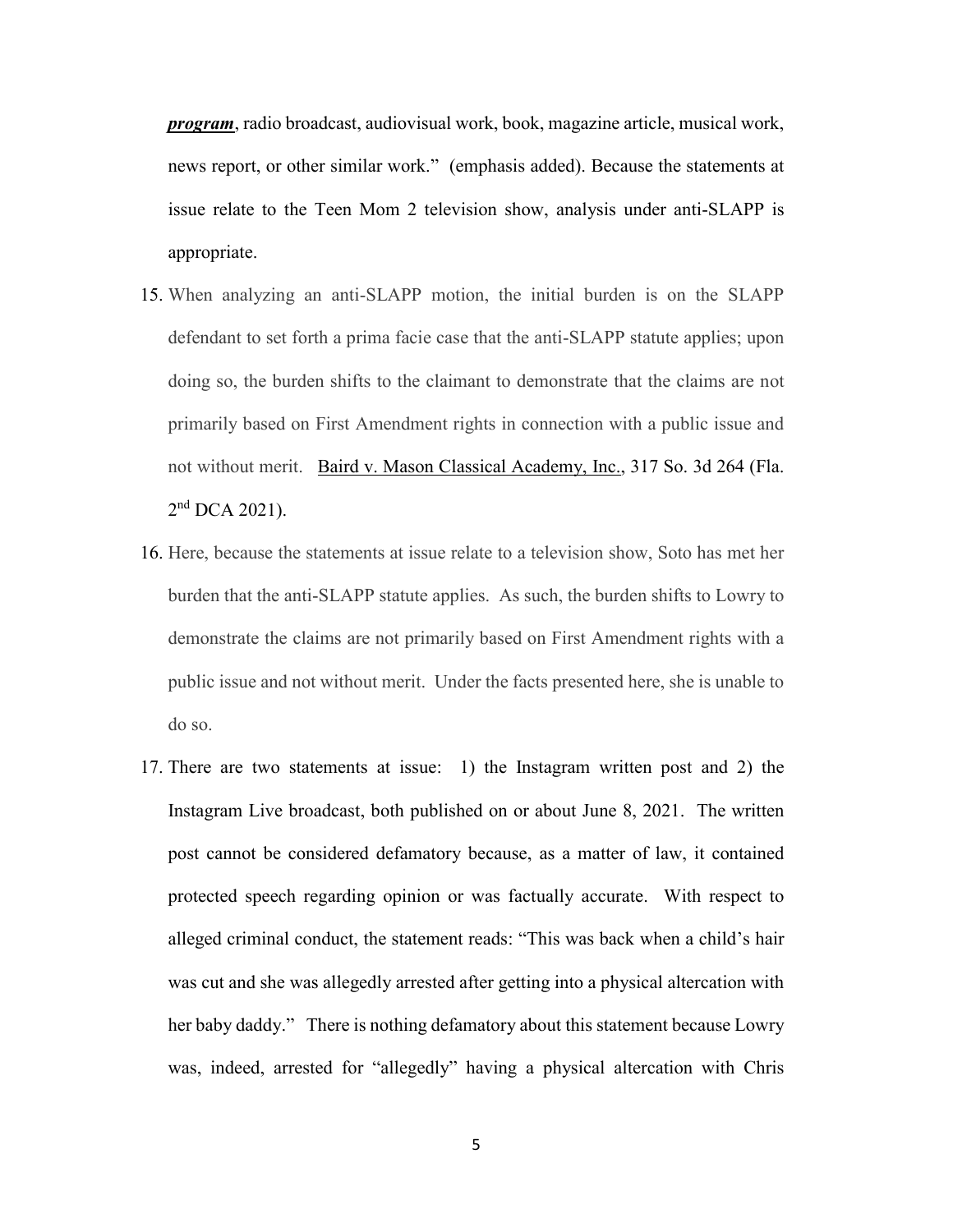Lopez. The balance of the statement deals with matters related only to Soto or her opinions about things related to Teen Mom 2 and cannot be considered defamatory in nature.

- 18. The Instagram Live post, which lasts less than eleven minutes, primarily consists of Soto's opinions on various topics such as the nature of her relationship with Lowry and others on the Teen Mom 2 show, why certain footage was used over other footage on an episode, and why Lowry no longer wants to film about her "true life" on the show.
- 19. The essence of the alleged defamatory statement on the Instagram Live broadcast consists of the following statement: "…Kail did not want to film about the situation with the domestic violence, about her getting arrested, about her breaking and entering in Kail's mom, I mean into Chris's mom's house. She didn't want to film about her hitting Chris, because Chris cut her son's hair. She doesn't want to film about any of that."
- 20. As mentioned above, Lowry was arrested for a claim she battered Lopez in his mother's house related to her child's haircut. The mere addition of Soto's statement about "breaking and entering" does not change the gist of the statement that Lowry had been arrested. It was widely publicized that Lowry had been arrested for domestic violence and Soto's comments on the issue were substantially true. The damage to Lowry's reputation, if any, had already occurred when the incident was publicized by news media.
- 21. As a limited public figure, Lowry must also establish the statements were made with actual malice. To do so, she must prove by clear and convincing evidence that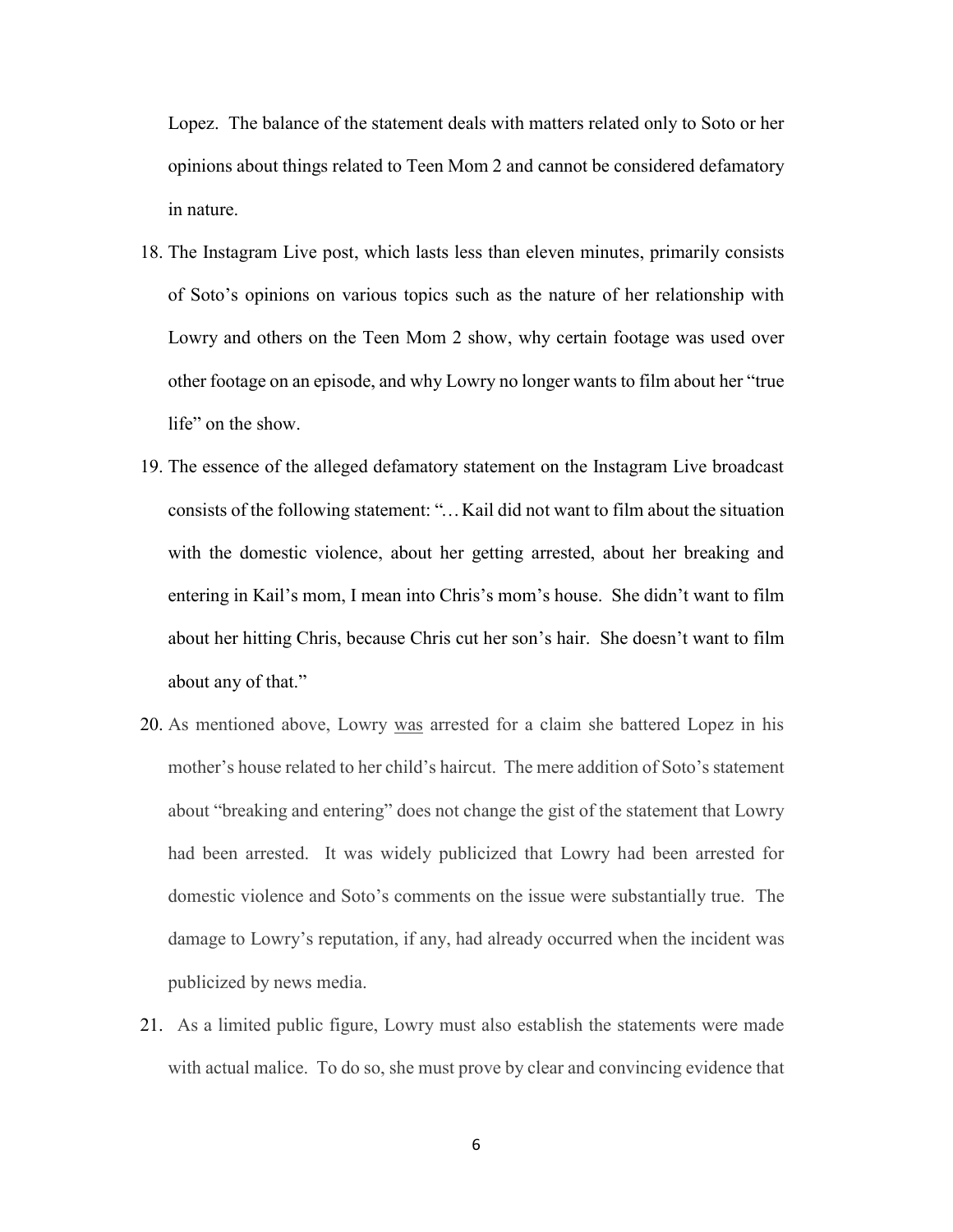Soto either knew the alleged defamatory statements were false, or published them with reckless disregard despite awareness of their probable falsity. Mile Marker, Inc. v. Petersen Publishing, LLC,  $811$  So. 2d  $841$ ,  $845$  (Fla.  $4<sup>th</sup>$  DCA 2002). In doing so, a public figure plaintiff must provide proof that the defendant had a "high degree of awareness of … probable falsity" of their statements. Garrison v. Louisiana, 379 U.S. 64, 74 (1964). Lowry has provided insufficient evidence to establish by clear and convincing evidence that Soto knew, with a high degree of awareness, that her statements were false.

- 22. As mentioned above, Soto's reference to breaking and entering did nothing to change the fact that Lowry was in fact arrested for domestic violence, and did not enhance the sting of previous publications about Lowry's arrest. Lowry's claim that Soto's source of the information that Lowry broke into the house (Mr. Lopez) was unreliable does little to establish that Soto knew, with a high degree of awareness, the claim was false.
- 23. Even if the isolated statement regarding "breaking and entering" can be considered defamatory, there is insufficient evidence to establish that Soto knew the statement was false at the time it was made. As a matter of law, Lowry has not met her burden regarding the issue of malice.

Accordingly, it is Ordered and Adjudged as follows:

- 1. Soto's Motion for Summary Judgment is hereby granted.
- 2. The case is hereby dismissed and Judgment is entered in favor of Soto and against Lowry.